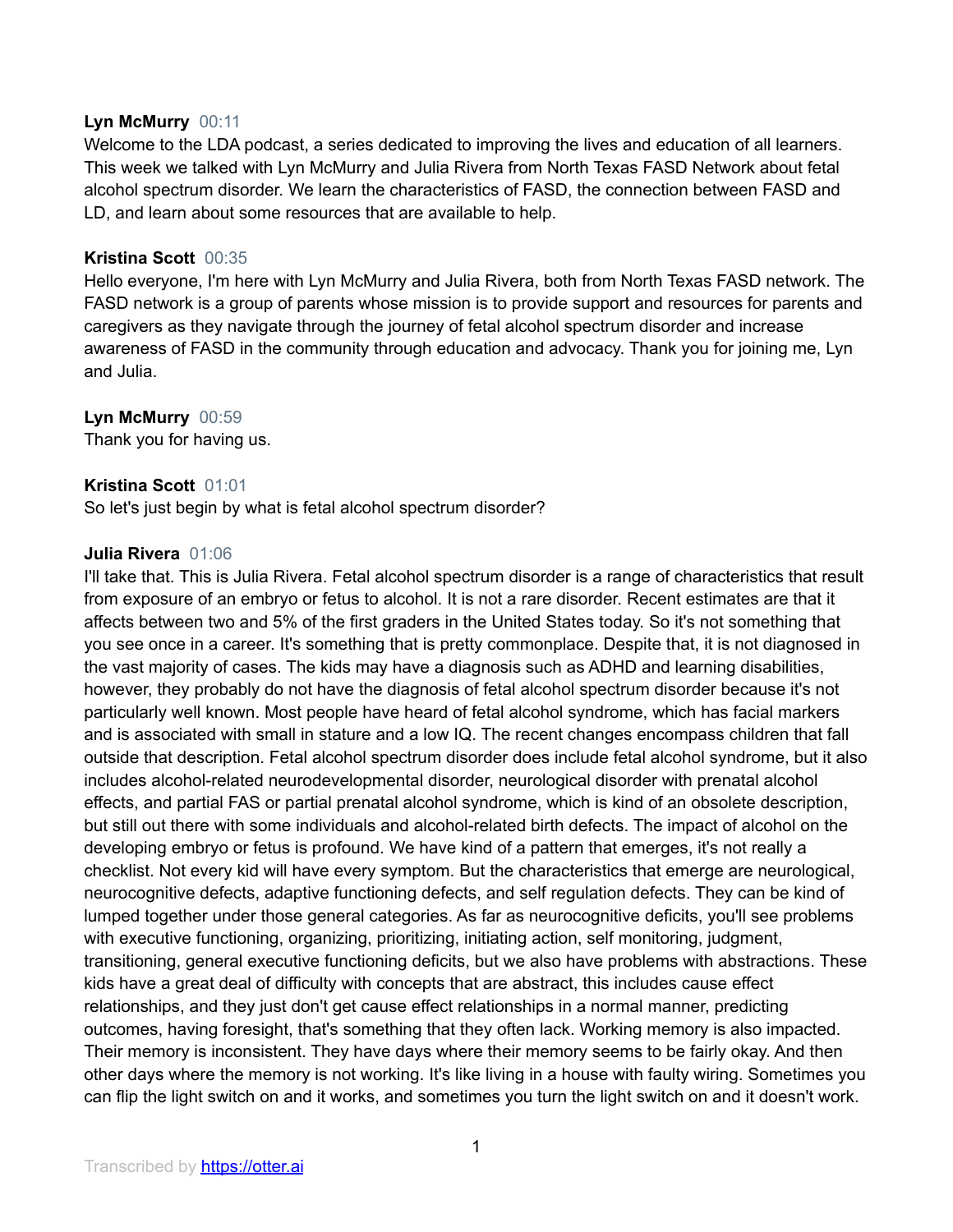It's kind of an on again off again. So the working memory is problematic, slow processing speed. They take a while to process what is said to them very commonly. Again, that's a neurocognitive deficit. Learning disabilities, it is the leading non genetic cause of learning disabilities. And it also impacts receptive language. These kids are generally chatty, very good in the expressive language. But receptive language is a different story that they are limited in their receptive language. As far as self regulation, the second major category of symptoms, these kids often have trouble sleeping, they have trouble calming and resting to have a normal sleep pattern. They have trouble with their attention, they have trouble with their sensory needs, often, they're very impulsive and emotional regulation, these kids will rage, they will become physically aggressive with little or no provocation, which is puzzling and alarming to all concerned. And this is well beyond the age that you would perhaps expect that are twos or threes, you know, on up into preschool, or elementary school and even beyond, they do have problems with their self regulation. And that is a primary characteristic. Finally, their adaptive functioning, socially and maturity wise they are not at the level of their peers, our rule of thumb is that they're about half their age, that if you have a kid who for example, is 18 years old, he may in many ways, emotionally and socially, be operating much more similarly to a nine year old, which is is puzzling to those around him. Their expectations are, of course, that he will act in an age appropriate way. And, when he doesn't, that causes problems. Their daily living skills generally lag far behind what you would expect. They do have poor separation, which is a problem that is known to be associated with all sorts of brain damage, where an idea or a concept or a movement will be stuck in their heads, and they simply can't get past it. They keep engaging in the behavior or wanting something far, far beyond what is reasonable at all. These kids often have a normal to even high IQ. And yet their neurocognitive abilities, their adaptive functioning, and their self regulation skills do not match that higher IQ.

## **Kristina Scott** 07:26

So it sounds like it goes across social development, behavioral development, as well as cognitive development. And one thing that you mentioned was learning disabilities. So is this a type of learning disability? Or is FASD co occurring with a learning disability? Can you help kind of distinguish between the two?

#### **Julia Rivera** 07:49

My understanding is it's best seen as a consequence, that fetal alcohol spectrum disorder causes learning disabilities, that is one possible result of exposure of the embryo or fetus to alcohol, it literally damages their brains. And I know Lyn will talk a little bit more about this, but it damages the brain on a number of levels.

#### **Kristina Scott** 08:15

So what happens to the brain?

#### **Lyn McMurry** 08:19

The effect of the alcohol is that the neurons are scattered in the brain through the developmental period. The neurons, because of the alcohol, the alcohol goes through the placenta into the fetus, or the embryo, the developing baby, and the neurons, then the alcohol reaches the brain, and the neurons become impacted in a couple of different ways. So neurons have a home to go to for the brain to properly function. So some of the neurons, due to alcohol effects, are scattered, which means that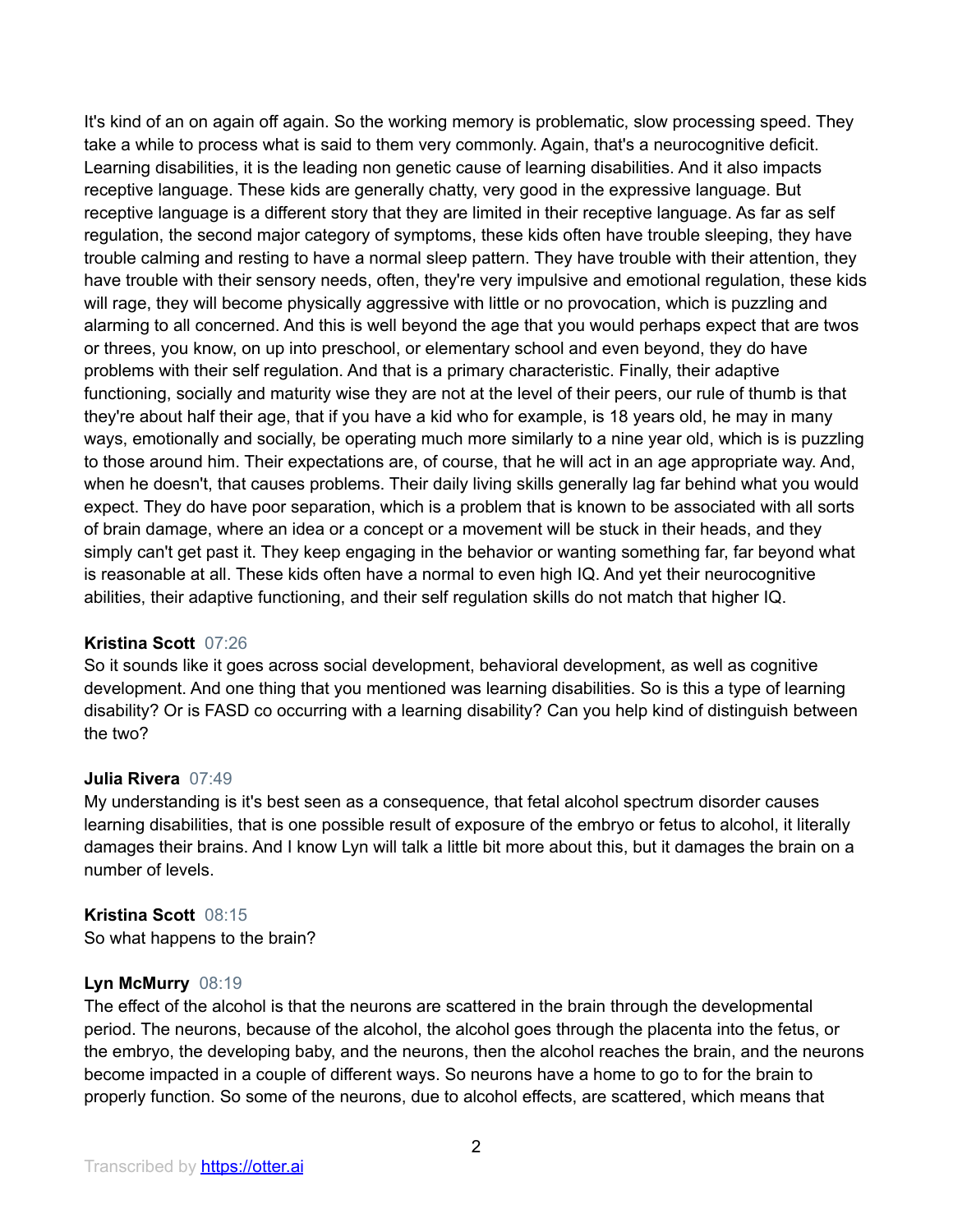instead of going to the one part of the brain where they should, they end up in another part of the brain, so it affects the function of the brain. Another way is that some of the neurons can die. And therefore the center of the brain that needs all these neurons doesn't have enough to function properly, and or the neurons might be not correctly formed. So there's all kinds of possibilities. The brain then is functionally not working at the optimal level. We know that the brain has coordination between all parts of the brain and parts of the brain that are affected in a major way is the prefrontal cortex, and that's the executive function part. So these children do not have the higher level thinking capability that you grow into and becomes a part of your thinking at about age seven, and then again, further develops at age 12, or 13. So they're very literal. And the right brain then does not coordinate with the left part of the brain very well, because the corpus callosum is greatly affected also, that is the highway that transfers information back and forth to have the right hemisphere talk to the left hemisphere. So if a child is impulsive, that can be the right hemisphere of the brain. And yet, the left part is the logical or thinking part. And if that highway is not properly connected, there is no kind of like brakes on the impulsivity. And that causes a lot of problems, because you might find that the children "steal" what we call in quotes. But it's a two concept idea. One is that it is an abstract theory. It's an abstract concept. And without that higher level thinking, they don't know that it's stealing, because ownership is abstract. The other thing is, if they do kind of recognize that that belongs to somebody else, the impulsivity takes over. And then they don't have the stop to say, wait a minute, what will be the consequences for this? So the impact on the brain is profound, it is lifelong. There is no cure, these children look normal. And as Julia said, the expressive language is superb. They talk normal, and yet invisible disability, they cannot succeed unless the diagnosis is recognized, or the disability is recognized.

# **Kristina Scott** 12:01

Is it difficult to get that visibility recognized, and why? And how could families have more of a proactive approach when they approach their pediatrician or approach a neurologist who would be making the diagnosis?

## **Lyn McMurry** 12:16

Well, that's one of the reasons why it is so rarely recognized or not recognized enough in our children is that FASD is a medical diagnosis. And yet, a lot of the symptoms, we call the behaviors symptoms, because when they have the behaviors, a child with the higher end of the spectrum is telling us that they're overwhelmed that they don't understand. So it's a communication. And we're in the mental health arena because of those behaviors. And the mental health professionals have not been trained in FASD because it's a medical diagnosis. So it's the silo effect that we've all heard about in these professional areas. However, with the update of the DSM-V, we are in the DSM-V, and the reason we've so wanted to be in there was to increase the understanding of FASD and also increase the diagnosis. But that process is coming slow, because the mental health community has not been trained to recognize FASD. Now the new name for it through the DSM is neurodevelopmental disorder, prenatal alcohol effects. So we've got another new name, and it is quite a complex diagnosis in that manner. Not every pediatrician can diagnose. And the issue is you hear about adoptive families, because it's much easier to tell an adoptive parent that their child is affected by alcohol, rather than a birth mother that is affected that has affected her child. However, we honor the birth mothers, we know that no birth mother wants to hurt their child and there are some other issues going on. So we'll talk a little bit about resources NOFAS.org does have a support system. And there is a Facebook page that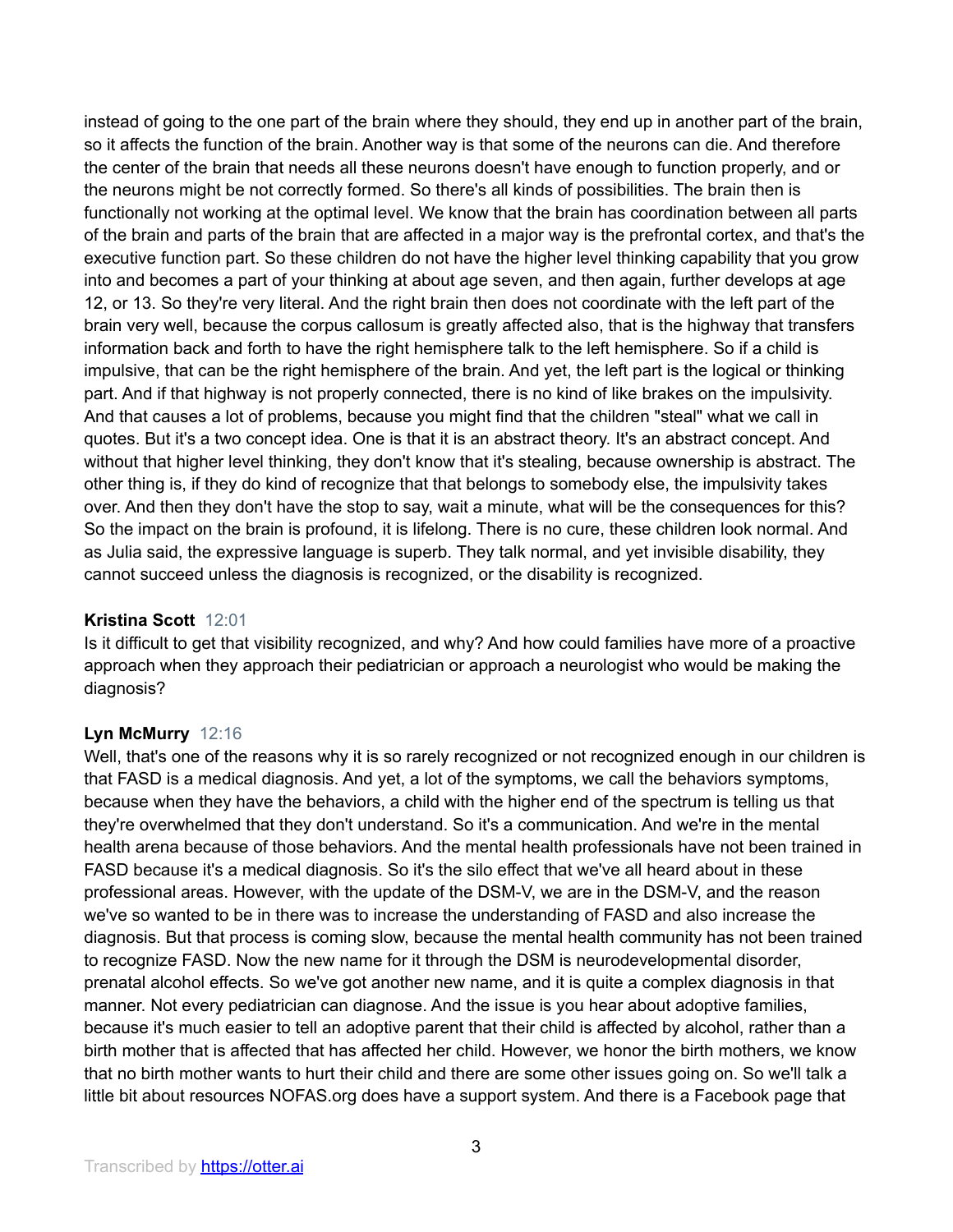welcomes birth mothers as well as adoptive mothers. So it's across the whole population, across all socio-economic populations.

# **Kristina Scott** 14:49

I don't know if this is a question you can answer or not. I was recently pregnant about two years ago and my OBGYN indicated that it would be okay if I had a drink every now and then. Is that advice that one should take or...

#### **Julia Rivera** 15:08

In short, no, there is no known safe amount, we've probably heard that before. And as little as one drink a week has been demonstrated to result in damage to the developing child. So the safe amount is zero. We would go so far as to say that, if you're a fertile, sexually active woman of childbearing age, either don't drink or use birth control, your choice, but we don't want to damage the embryo before the mother even knows that she's pregnant.

## **Lyn McMurry** 15:47

And let me add one other point to there. The reason you don't drink during all nine months, and even when you're breastfeeding, you shouldn't be drinking alcohol or taking drugs, is that the brain continues to form all nine months. And so even at the eighth or ninth month, the brain is still forming, and you just don't want...you want to be safe and keep your babies safe. So avoid alcohol throughout the pregnancy, no matter what your OBGN says.

#### **Julia Rivera** 16:21

Part of the problem as I understand it, is that a developing child and unborn child and even a newborn child up to about three months has no functioning liver. So once the alcohol is in there, it's very, very difficult for the child to process it. Consequently, the alcohol that the baby has in their bloodstream can surpass that of what the mother has in her bloodstream, because they just simply don't have a way to digest it properly.

#### **Kristina Scott** 16:56

That's great advice. I thank you for that. Because I know I've received different advice from my OBGYN so I might as well just ask here and clear the air. You did mention how the brain is affected. And we know the brain has some neuroplasticity, so are there strategies that either teachers or parents can use if they have the FASD diagnosis? Or if they suspect an FASD diagnosis to kind of help their children?

#### **Julia Rivera** 17:26

Absolutely, absolutely. Often, when these kids make mistakes, or behavior presents itself, the knee jerk reaction tends to be well, let's give him a consequence. Deprive him of a privilege or spank them or whatever the consequence is for poor behavior. Sadly, that does not work with these children at all, it generally backfires pretty miserably. So traditional parenting techniques often do not work with these kids. So parents who find themselves raising a child that's impacted by FASD would be well advised to do some research. And there's plenty of sites on the web that are specific for FASD children. It's good to model behavior, it's good to show them how to do things rather than just telling them. Roleplay works with them, coaching, we should be sure to mention a specific book and that is "Trying Differently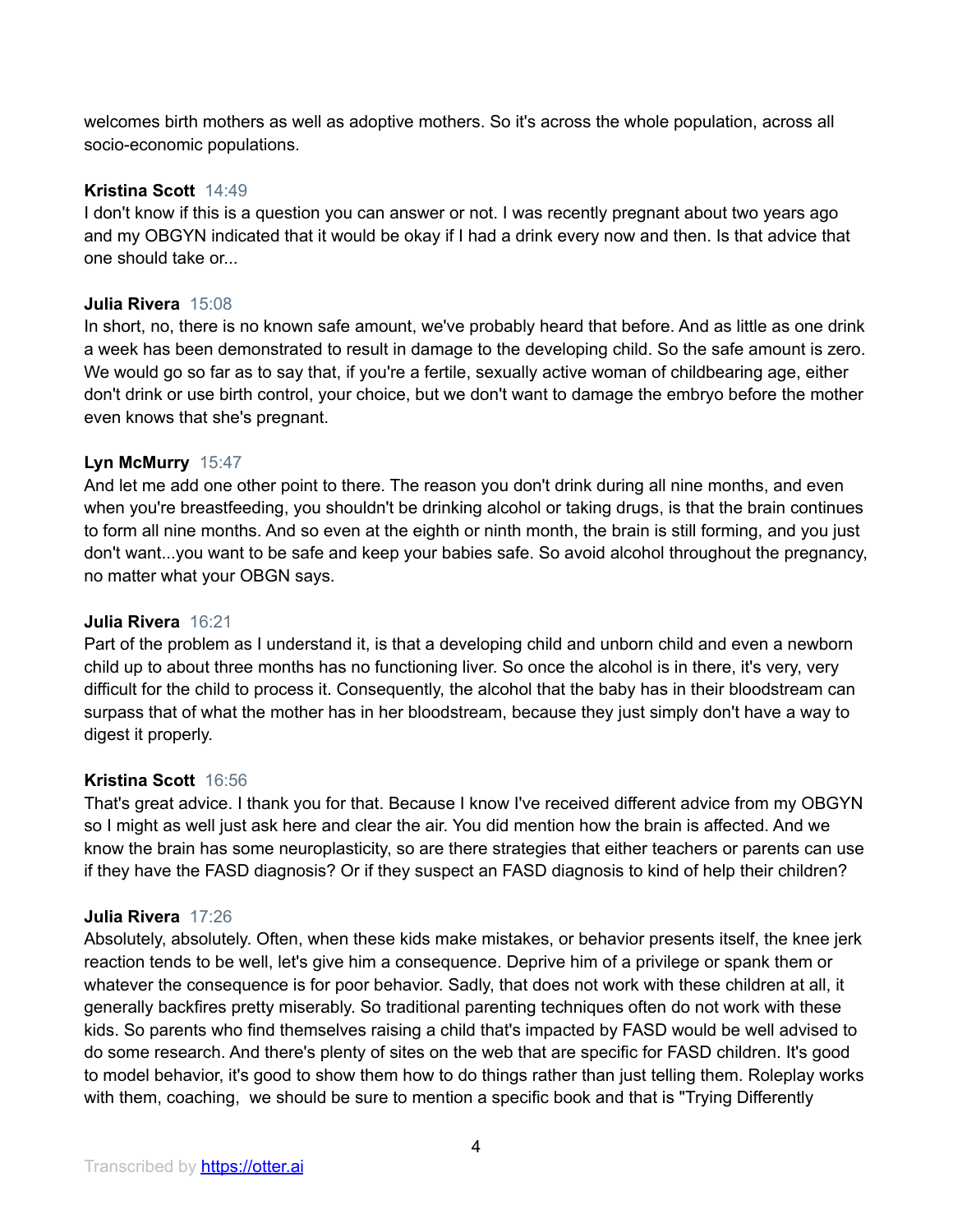Rather Than Harder" by Diane Melvin, she established the neuro behavioral model, which is one approach in dealing with these children. And it definitely is very effective. It's certainly not the only one. The bottom line with any of these strategies, though, is to just step back and to change the paradigm to look at the child's behavior and look at the child's deficit through the lens of expected deficits, given this diagnosis, to change the expectations in light of the diagnosis, because when ordinary age appropriate expectations are placed on these kids, they cannot perform. It's not that they won't perform, which is often that perception. It's that they can't perform. They're saddled with a memory that's not working properly. They're saddled with a self regulation system that is not functioning as it should. And it's generally that they can't perform, and so adjusting one's expectations and seeing this as a disability to be accommodated, rather than behavior that ought to be corrected, is key to shifting the paradigm with these kids and finding success.

# **Lyn McMurry** 19:55

And you mentioned neuroplasticity in the brain. Because of the alcohol impact on the brain, it has changed the structure of the brain as well as the function. And that is brain damage. Because of brain damage, they do not have the standard neuroplasticity that you would expect. So that's why the reteaching, and reteaching, and reteaching is necessary. That's why you, when you tell them one thing today and they do it, the next, they may not learn it at all. So that learning capability just is not there throughout the lifetime. And that is the frustrating part, they may have normal to high IQ. But they will not learn a lot of the social skills, even though they may be taught them because the brain is just so stagnant. And there is another diagnosis. If we don't have confirmation of prenatal alcohol, there is a diagnosis called static encephalopathy. And that means that the brain is kind of static and cannot really effectively learn a lot of new skills.

# **Lyn McMurry** 21:18

One thing we ought to also mention is that these kids do tend to have certain strengths. There are a lot of deficits, and there is a lot of negativity associated with this diagnosis. However, these kids do tend to have some very particular strengths. And we need to use these strengths in addressing their weaknesses. They're generally very friendly. They're generally very outgoing, they're chatty, they like to talk. They're very social, they want friends, they do have difficulty keeping their friends, but they do want friends, they are socially motivated. They often have some artistic abilities, either music or sculpting, drawing, whatever, often not always music. They want to be helpful. If you tell them what to do, you're gonna get 'No, I don't want to.' But if you ask them, could you please help me do X, chances are very good that they're going to help you. So you know, instead of getting all wrapped around the axle about you've got to obey me and obey me now, it's much more effective to just back up and say, 'Would you please help me do something?' They also have grit, they keep trying long after most folks would, I've certainly seen that. In my son, he has amazing grit. They just keep on trying. And every day is a new day, which is kind of a plus, but it's kind of a minus. It's a minus because the kid may not remember how to do things that he mastered yesterday, that working memory, that short term memory is a problem. Now long term memory is generally intact. So once you get it to the long term memory, you're fine. But getting there can be a slow, hard process. But I say it's a plus and a minus. It's a minus because they may not remember yesterday, but it's also a plus every day is a new day with them. Whoever they were furious and angry with and livid with yesterday, it is gone. It is a brand new day with them. And that can be a gift. They're often very, very good with animals, they're often very good with